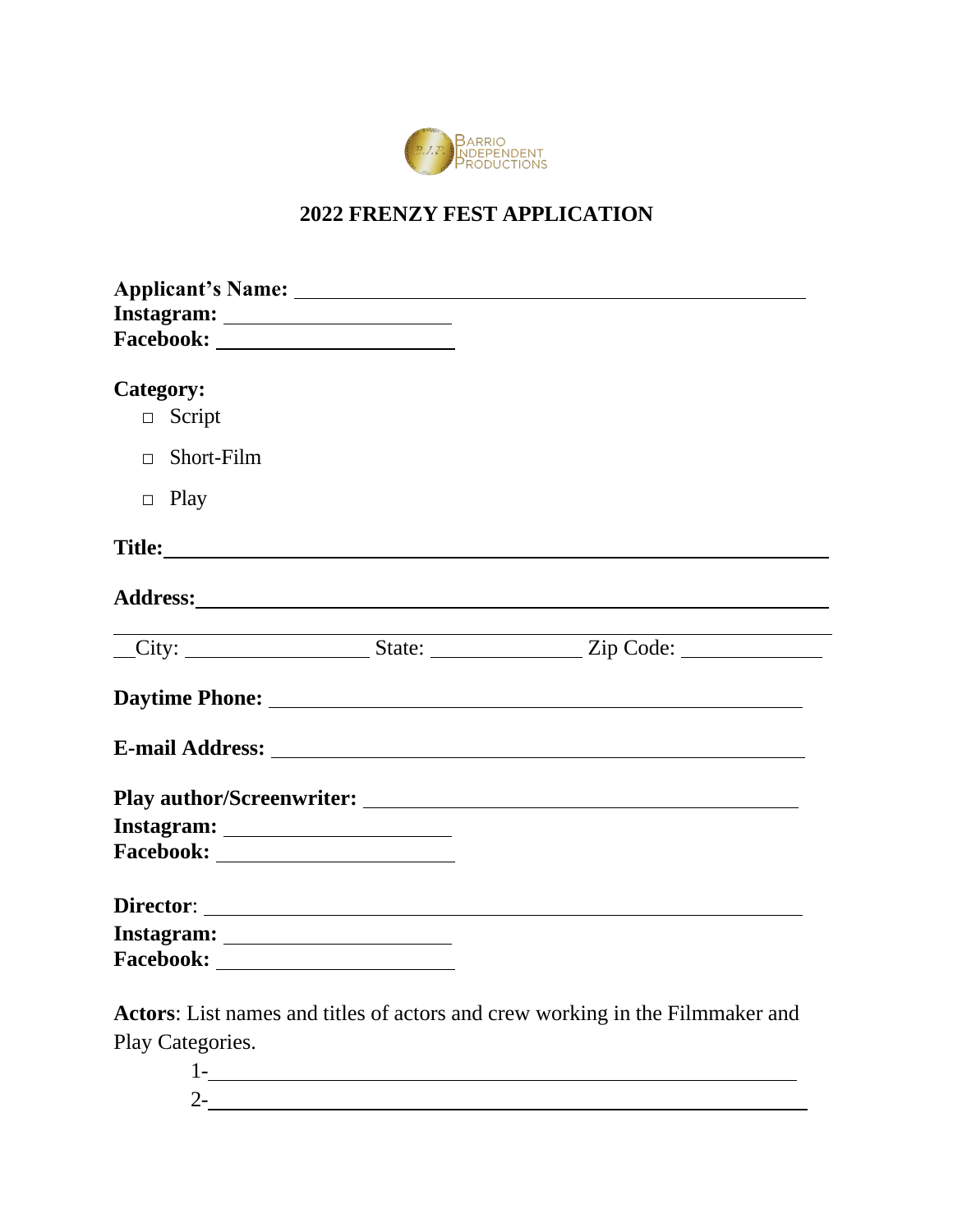3- 4-

### **Signature Date**

Throughout the submission period, all eligible Participants will be judged by qualified judges ("Judges") selected by BIP Production and/or Frenzy Short Film Fest production in its sole discretion. All potential Final Selection are subject to review of eligibility and confirmation of their compliance with these Official Rules. If the Award Winner is found to be ineligible or does not comply with these Official Rules, it will be disqualified and the Participants with the nexthighest vote's score will be named a potential Award Winner. (Read carefully the above rules before submitting.)

# **WHAT DO I NEED TO DO TO ENTER THE 2022 FRENZY FESTIVAL**

- 1- Fill out this application and send it by email to: [info@bip-nyc.com](mailto:info@bip-nyc.com) with the required attachments
- 2- Select, in the application, the category or categories you wish to enter
	- Script Writer
	- Filmmaker
	- Theater
- 3- Arrange online payment of entry fee: The 2022. Frenzy Short Film Fest entry fee is \$35 for each application. Writers who reside in countries other than the United States are welcome to enter the contest; however, entry fees must be paid in U.S. dollars.
- 4- The selection will be contacted using the email addresses and/or telephone numbers provided on the application.

## **THINGS TO ATTACH:**

- ► **Screenwriter Category**
	- Script, Synopsis, Treatment
	- Screenwriter Bio/no longer than 50 words (Web Page & Social media pages)

#### ► **Filmmaker Category**

• The short film - MOV format (Providing a link to, or uploading a file of your shortfilm).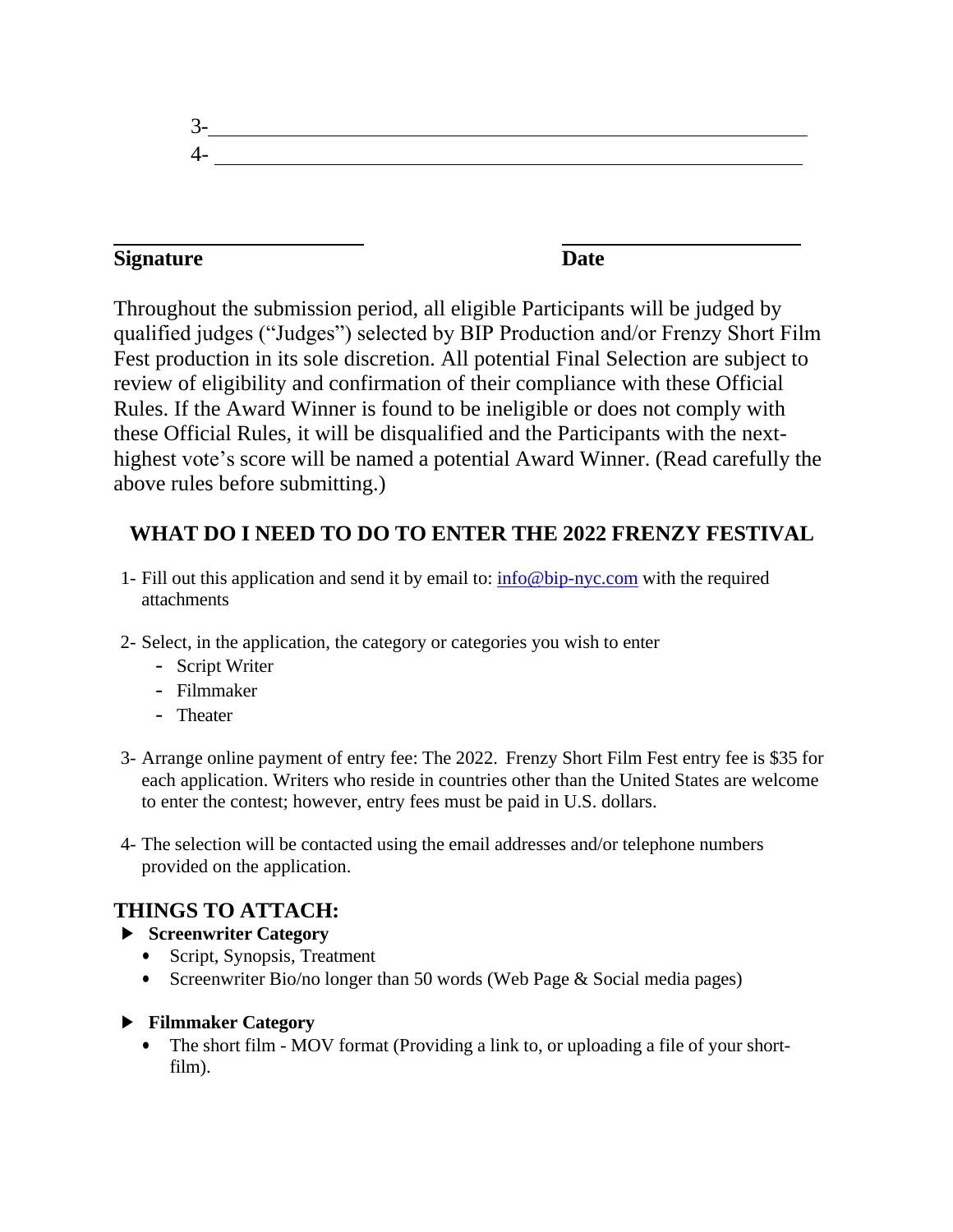- Filmmaker, Director and Actors Bio/no longer than 50 words (Web Page & Social media pages)
- ► **Theater Category**
	- Script, Synopsis, Treatment
	- Play-writer, Director and Actors Bio/no longer than 50 words (Web Page & Social media pages)

### **DEADLINES**

- All Scripts (Screenwriter) submissions must be received by July 31, 2022
- All short-film (Filmmaker) submissions must be received by September 30, 2022
- All Playwrights submissions be received by July 31, 2022

BIP will announce the Screenwriters and Playwrights Official Selection on August 31, 2022

BIP will announce the Filmmakers Official Selection on October 15, 2022

Frenzy Fest will be from November 11 to November 20, 2022

- BIP will open an event on our Web Page to present the selected short films and the final cut of the selected scripts.
- BIP will open an event on a theater to present the selected short films, the final cut of the selected scripts and the selected plays.

## **ELIGIBILITY, REQUIREMENTS & CONDITIONS**

The 2022 Frenzy Festival is open to all independent short film writers, filmmakers and plays anywhere in the world that meet the following criteria

- To submit your application for consideration, you must be 18 years of age or older.
- You must own copyright to the title submitted.
- All federal, state, provincial, territorial, national, and local laws apply.
- Participation and entry submission in the Festival constitute participant's full and unconditional agreement to Frenzy Short Film Fest's Official Rules and an agreement to accept the Festival decisions as final and binding in all matters related to the Festival and Award. Receiving a prize is contingent upon fulfilling all requirements set.
- Topic: Psychological
- The short films and the plays have to be about any Frenzy episodes. They must explore and expose the human psyche, temporary madness or a violent mental and emotional agitation. The play should speak to understanding for those community members who experience a casual frenzy episode as agitation, delirium, furor, hysteria, where any of the characters in extreme moments can experience those feelings resulting from a stress or as a result of a psychotic condition.
	- It could be any genre, using mental health as the point of interest. Film topics may either be interpretive of mental health, or address it directly.
	- Genre categories: We consider all genres (Action/Adventure, Comedy, Drama, Historical Film, Science Fiction, Thriller/Horror)
- Short Films Duration: 10 to 15 minutes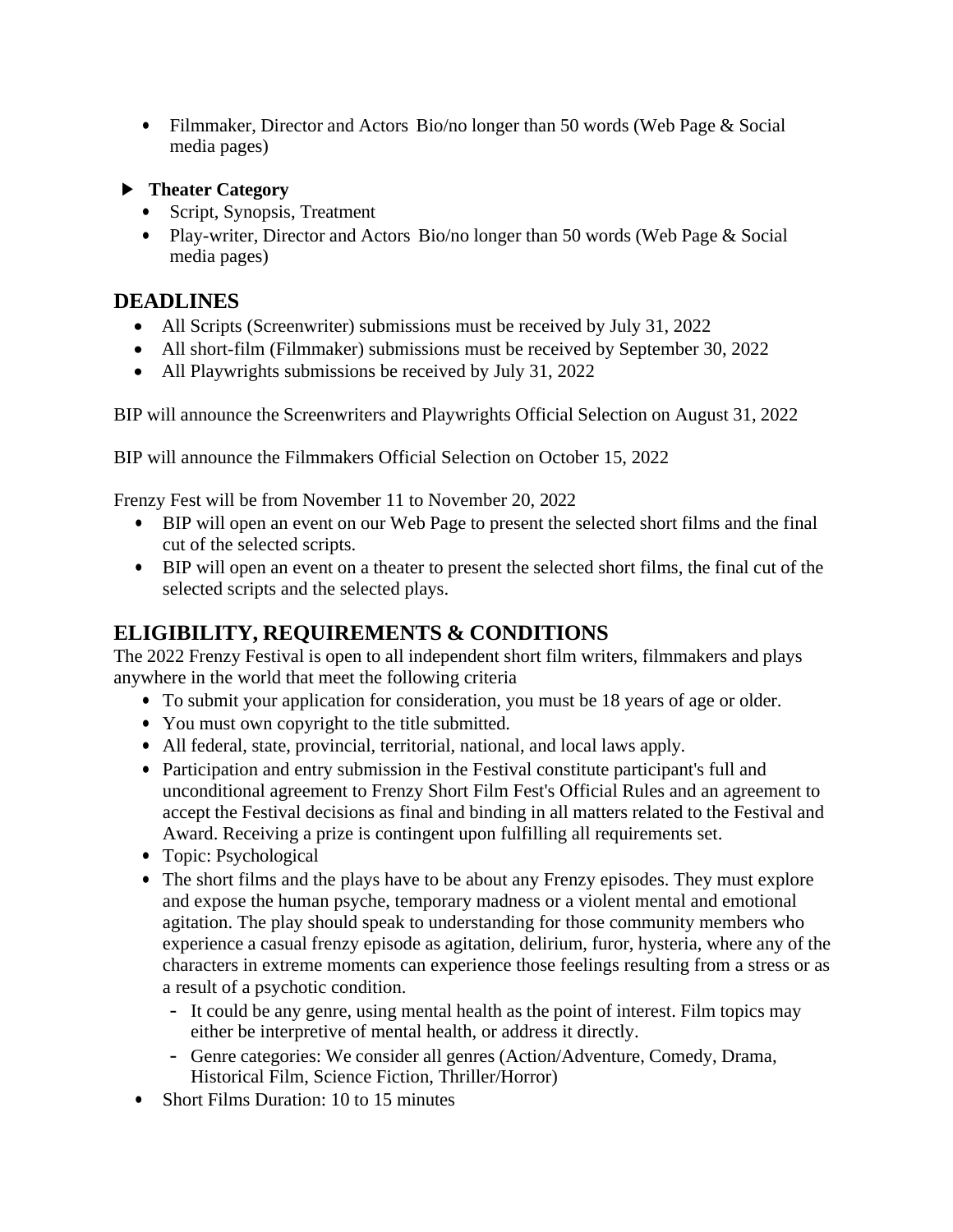- Plays duration: 35 to 40 minutes
- Each Filmmaker and play category selected participant is responsible for any compensation to their actors and technical crew
- Each selected participant is responsible for license, permits and payments to any unions such as SAG / AFTRA or any other.
- The applicant who reside in countries other than the United States are welcome to enter the contest; however, all scripts in must be submitted in English or Spanish or need to have subtitles.
- Each applicant may submit only one version of a given project. However, may submit more than one project, and up to three. A separate Application Form must be completed for each submission.
- Include all the attachments

### **SUBMISSION RULES**

- Adaptations and true stories for all categories must be in the public domain, or the Entrant must have written consent to adapt the source material.
- Judges, sponsors, administrators, and independent contractors who work with or for BIP are not eligible to enter the competition, nor are their spouses or other immediate family members.
- The three categories must be the original work of the author(s) or on the date of submission must be wholly owned and controlled by the producer(s). If a script has been sold, is currently under option, is being produced, or is in any other way encumbered by a third party on the date of submission, the script is not eligible to be selected. If a script is optioned, sold, or produced after it has been entered, it will remain eligible in this year's contest. Adaptations and true stories must be in the public domain, or the Entrant must have written consent to adapt the source material. A script that you have adapted from your own book, play, or other source material is eligible if you have retained all film and television rights to the property.
- Each applicant is responsible for license, permits and payments to any unions such as SAG / AFTRA or any other.
- The Filmmaker applicant is responsible for securing any and all necessary licenses for any third party content, including footage, music, fonts, artwork, and any other asset used in film production.
- BIP is responsible for securing any and all necessary licenses for any third party content, including footage, music, fonts, artwork, and any other asset used in film production for the selected Script on Script Category.
- The Screenwriter Winners claiming their prize authorizes BIP, its managers, agents, subsidiaries, licensees, and assigns an irrevocable, perpetual, royalty-free, and noncompensation right to use the final production, his or her name, likeness, photograph, and his or her city and state (to display, transmit, publish, and otherwise make use of in any way and in any or all media. Including, but not limited to, the Internet BIP website or other domains' websites BIP has set up a web page. (no exclusivity)
- Each selected short film will submit a trailer to upload/embed on our website for everyone to see.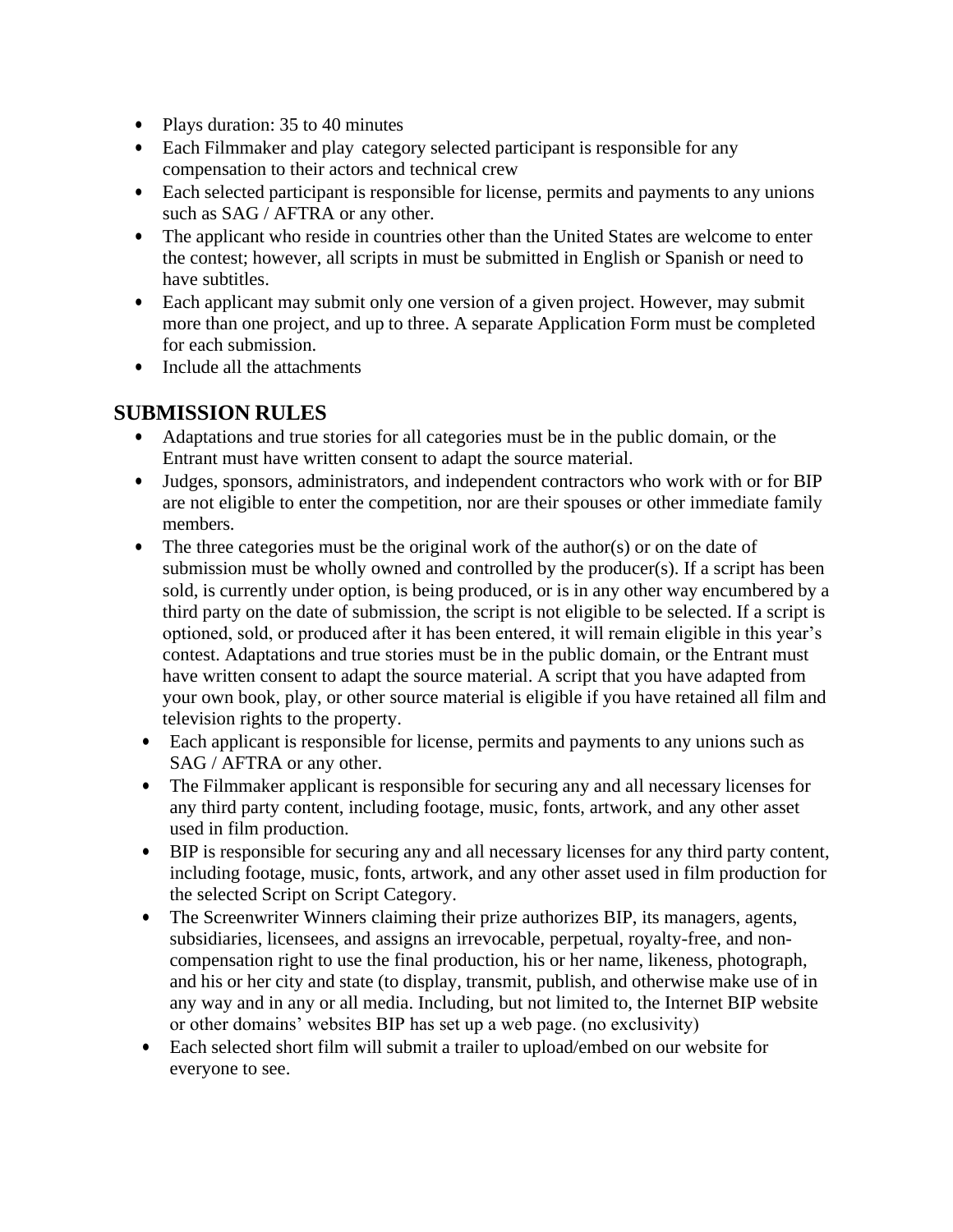- Each selected play will submit a video promotion to upload/embed on our website for everyone to see.
- Each selected short film (Filmmaker Category) and play will submit a poster for promotion.

## **GUIDELINES AND RESTRICTIONS**

- Selected films cannot be published in any other platform before or during the Frenzy Short Film Festival premier.
- Short Films and plays may not advertise any product, service, or other branding.
- The short-film and plays may not contain material(s) that violate or infringe another's rights, including, but not limited to, privacy, publicity, or intellectual property rights, including copyright infringement, or legal or moral rights of any third party, living or deceased.
- The short-film and plays promotion must not contain copyrights, trademarks, or logos owned by others, or advertise or promote any brand or product of any kind without permission, or contain any personal identification, such as license plate numbers, personal names, email or street addresses.
- The short-film and plays must not contain material that is unlawful, in violation of or contrary to the laws or regulations in any jurisdiction where the production is created.

# **OFFICIAL SELECTION JUDGING**

- Throughout the submission period, all eligible Participants will be judged by qualified judges selected by BIP Production and/or Frenzy Short Film Fest production in its sole discretion.
- Barrio Independent Productions/Frenzy Short Film Festival will select up to three (3) scripts for screenwriter competition, up to six (6) for filmmakers competition and up to six (6) for plays competition.
- Selections are based upon the level of originality, creative sensibilities, the project's appeal to Frenzy Short Film network, and other factors, as determined in the sole discretion of BIP.

### **FINAL WINNERS**

- Best Filmmaker, Best Script and Best Play by jury
- Best Filmmaker, Best Script and Best Play by audience

### **PRIZES**

- Best Short Film First Place by jury will receive the Frenzy Short Film Festival Statuette
- Best Script by jury will receive the Frenzy Short Film Festival Statuette
- Best Play by jury will receive the Frenzy Short Film Festival Statuette
- The winners by audience will receive winner certificate award
- The selected scripts will get their screenplay turned into a screenplay movie. (Complete Production: Professional studio space, Director, Gaffer, Sound, Photography, actors, equipment, Post production (editorial, sound mixing, color grading, digital final mastering)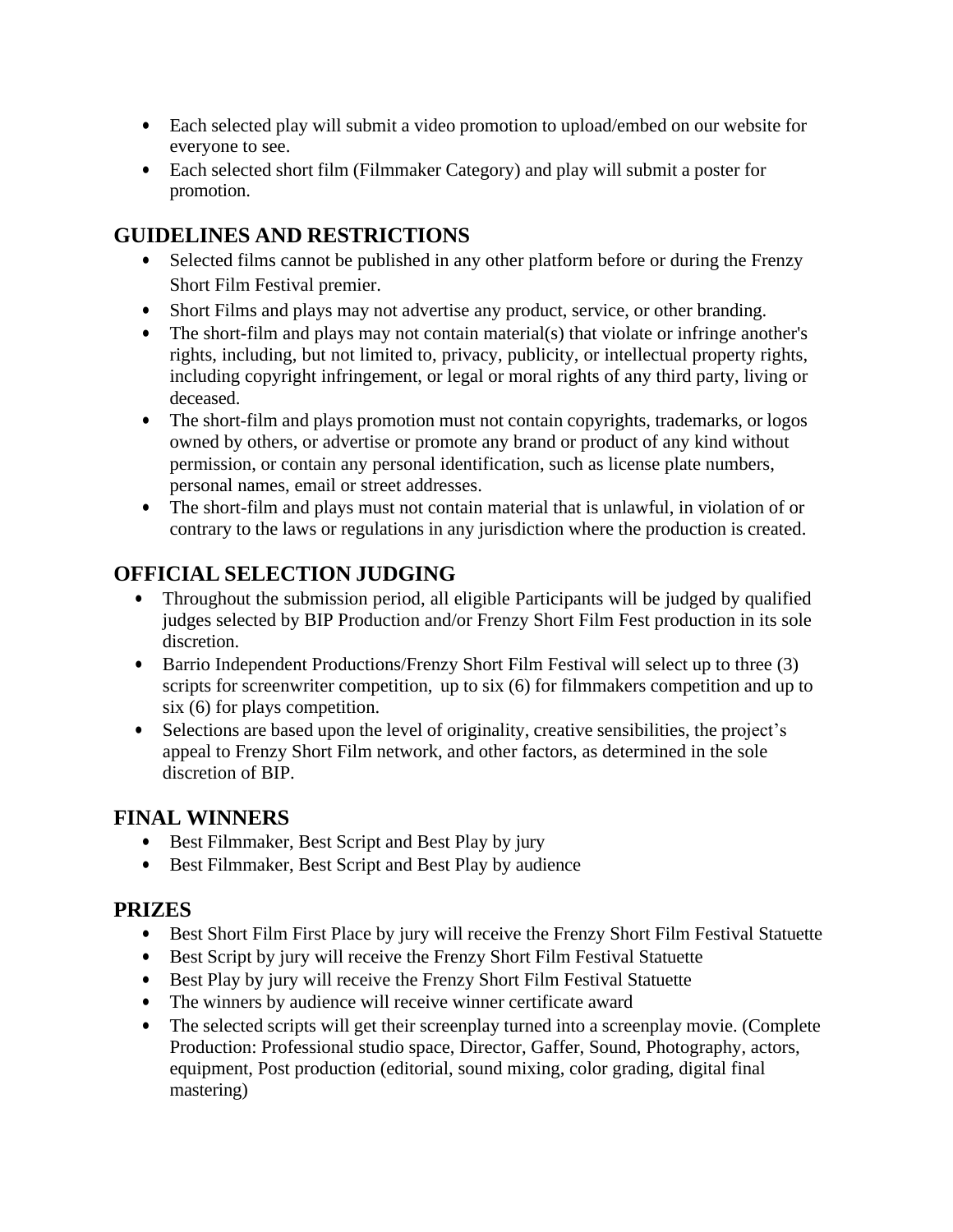- Film Screening in a venue as part of Frenzy Short Film
- Live play presentation in a venue as part of Frenzy Short Film
- Film screening online
- Gala Award Ceremony
- …and much more!

#### **COMPENSATION**

- The Best Cinematographic Works will receive a monetary compensation to concede the rights to BIP, even after the festival, to present the short film on the BIP website or any other BIP's live or online event, for one (3) months. (No exclusivity)
- The selected plays will receive the 20% of the entrance tickets

### **TERMS**

By submitting your application, you agree:

- Entry fees are not refundable
- Barrio Independent Productions/Frenzy Short Film Festival can use elements of your production (including clips, trailer and poster) for promotional purposes.
- The contest and its administrators are not responsible for submissions or entry fees that are lost, stolen, or damaged in transit, and we cannot return scripts or refund entry fees once they have been submitted.

#### **DISPUTES**

THIS CONTEST IS GOVERNED BY, AND WILL BE CONSTRUED IN ACCORDANCE WITH, THE LAWS OF THE STATE OF NEW YORK, AND THE FORUM AND VENUE FOR ANY DISPUTE SHALL BE IN THE COUNTY OF NEW YORK, IN THE STATE OF NEW YORK. IF THE CONTROVERSY OR CLAIM IS NOT OTHERWISE RESOLVED THROUGH DIRECT, IT SHALL THEN BE RESOLVED BY FINAL AND BINDING ARBITRATION ADMINISTERED BY THE AMERICAN ARBITRATION ASSOCIATION IN ACCORDANCE WITH ITS ARBITRATION RULES AND PROCEDURES OR SUBSEQUENT VERSIONS THEREOF ("AAA RULES"). THE AAA RULES FOR SELECTION OF AN ARBITRATOR SHALL BE FOLLOWED, EXCEPT THAT THE ARBITRATOR SHALL BE EXPERIENCED AND LICENSED TO PRACTICE LAW IN THE STATES OF NEW YORK OR NEW JERSEY. ALL PROCEEDINGS BROUGHT PURSUANT TO THIS PARAGRAPH WILL BE CONDUCTED IN BERGEN COUNTY, NEW JERSEY USA. THE REMEDY FOR ANY CLAIM SHALL BE LIMITED TO ACTUAL DAMAGES, AND IN NO EVENT SHALL ANY PARTY BE ENTITLED TO RECOVER PUNITIVE, EXEMPLARY, CONSEQUENTIAL OR INCIDENTAL DAMAGES, INCLUDING ATTORNEY'S FEES OR OTHER SUCH RELATED COSTS OF BRINGING A CLAIM, OR TO RESCIND THIS AGREEMENT OR SEEK INJUNCTIVE OR ANY OTHER EQUITABLE RELIEF. SANCTIONED REPRESENTATIVE/ENTRANTS AGREE THAT THE RIGHTS AND OBLIGATIONS OF ANY SANCTIONED REPRESENTATIVE/ENTRANT AND/OR PROMOTION ENTITIES AND/OR ANY OTHER PARTY SHALL BE RESOLVED INDIVIDUALLY, WITHOUT RESORT TO ANY FORM OF CLASS ACTION. ANY DEMAND FOR ARBITRATION MUST BE FILED WITHIN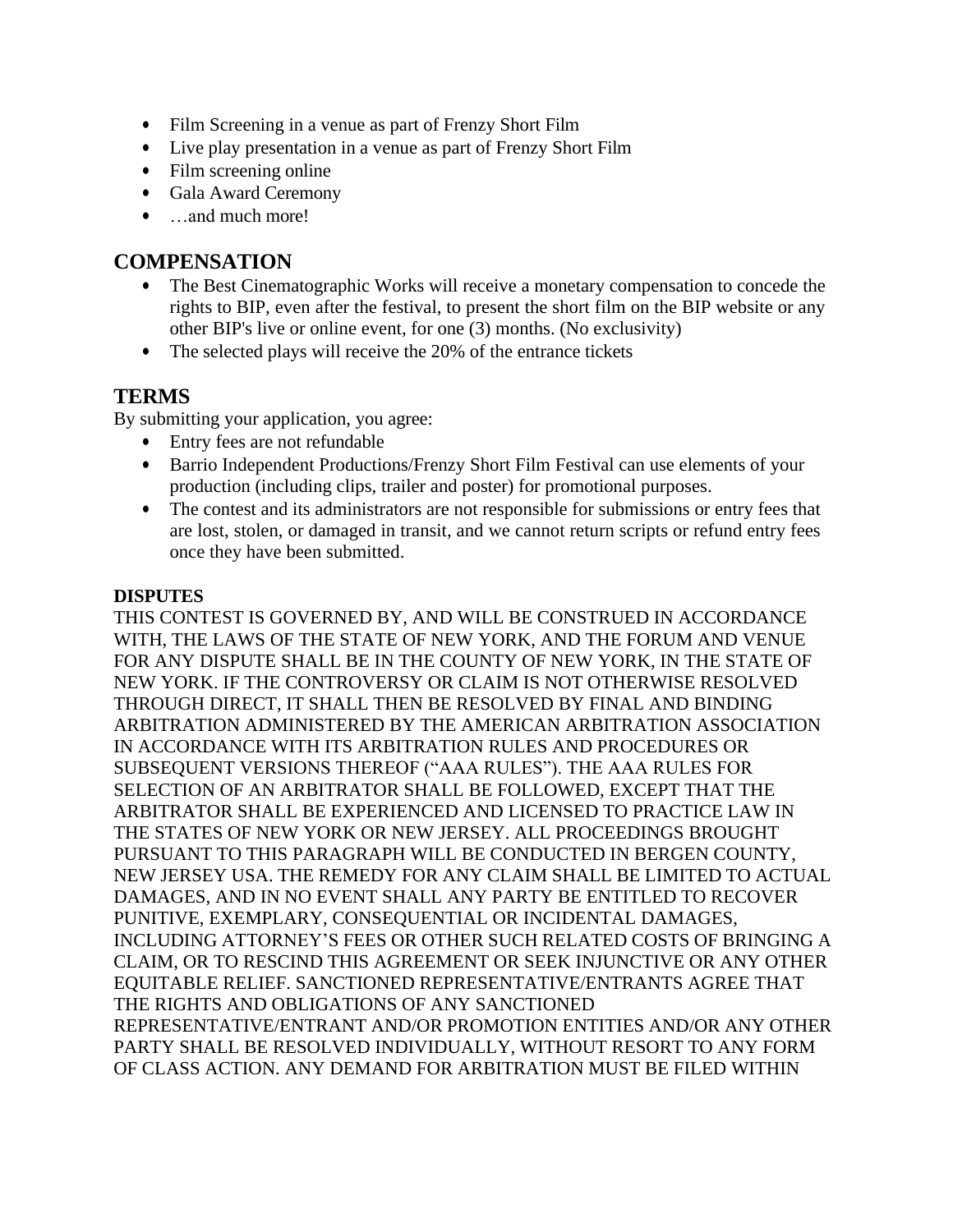#### ONE (1) YEAR OF THE TIME THE CAUSE OF ACTION ACCRUED, OR THE CAUSE OF ACTION SHALL BE FOREVER BARRED.

#### **PRIVACY POLICY**

Any personally identifiable information collected during participation in the Award contest will be collected by BIP Production and/or Frenzy Short Film Festival Production or designee and used by Sponsor, its affiliates, designees, agents and marketers for purposes of the proper administration and fulfillment of the Award contest as described in these Official Rules and in accordance with Sponsor's Privacy Policy.

#### **PUBLICITY RIGHTS**

By participating in the Award contest and/or accepting a Prize, each Participant agrees to allow BIP Production and/or Frenzy Short Film Festival Production and/or Sponsor's designee the perpetual right to use his/her name, biographical information, photos and/or likeness, and statements for Award contest, trade, commercial, advertising and publicity purposes, at any time or times, in all media now known or hereafter discovered including live television, worldwide, including but not limited to on the World Wide Web and Internet, without notice, review or approval and without additional, compensation except where prohibited by law.

#### **GENERAL**

Any attempted form of participation in this Award contest other than as described herein is void. If it is discovered or suspected in BIP Production and/or **Frenzy Short Film Festival**  Production's sole and absolute discretion that a Participant has registered, entered, or attempted to register or enter the Award contest using multiple e- mail addresses, identities, proxy servers or like methods, all of that Participant's Entries will be declared null and void, and that Participant will be ineligible to win a prize.

CAUTION AND WARNING: ANY ATTEMPT TO DELIBERATELY DAMAGE ANY WEBSITE OR TO UNDERMINE THE LEGITIMATE OPERATION OF THIS CONTEST IS A VIOLATION OF CRIMINAL AND CIVIL LAWS. SHOULD SUCH AN ATTEMPT BE MADE, THE SPONSOR RESERVES THE RIGHT TO SEEK DAMAGES OR OTHER REMEDIES FROM ANY SUCH PERSON(S) RESPONSIBLE FOR THE ATTEMPT TO THE FULLEST EXTENT PERMITTED BY LAW.

If any provision of these Official Rules or any word, phrase, clause, sentence or other portion thereof should be held unenforceable or invalid for any reason, then that provision or portion thereof shall be modified or deleted in such manner as to render the remaining provisions of these Official Rules valid and enforceable. The invalidity or unenforceability of any provision of these Official Rules or the Prize documents will not affect the validity or enforceability of any other provision. Sponsor's and/or Administrator's interpretation of these Official Rules is final and binding in all matters related to the Award contest. Sponsor's failure to enforce any term of these Official Rules shall not constitute a waiver of that provision and such provision shall remain in full force and effect.

All Participants and/or materials submitted will not be returned or destroyed. In the event of any conflict with any promotional details contained in these Official Rules and promotional